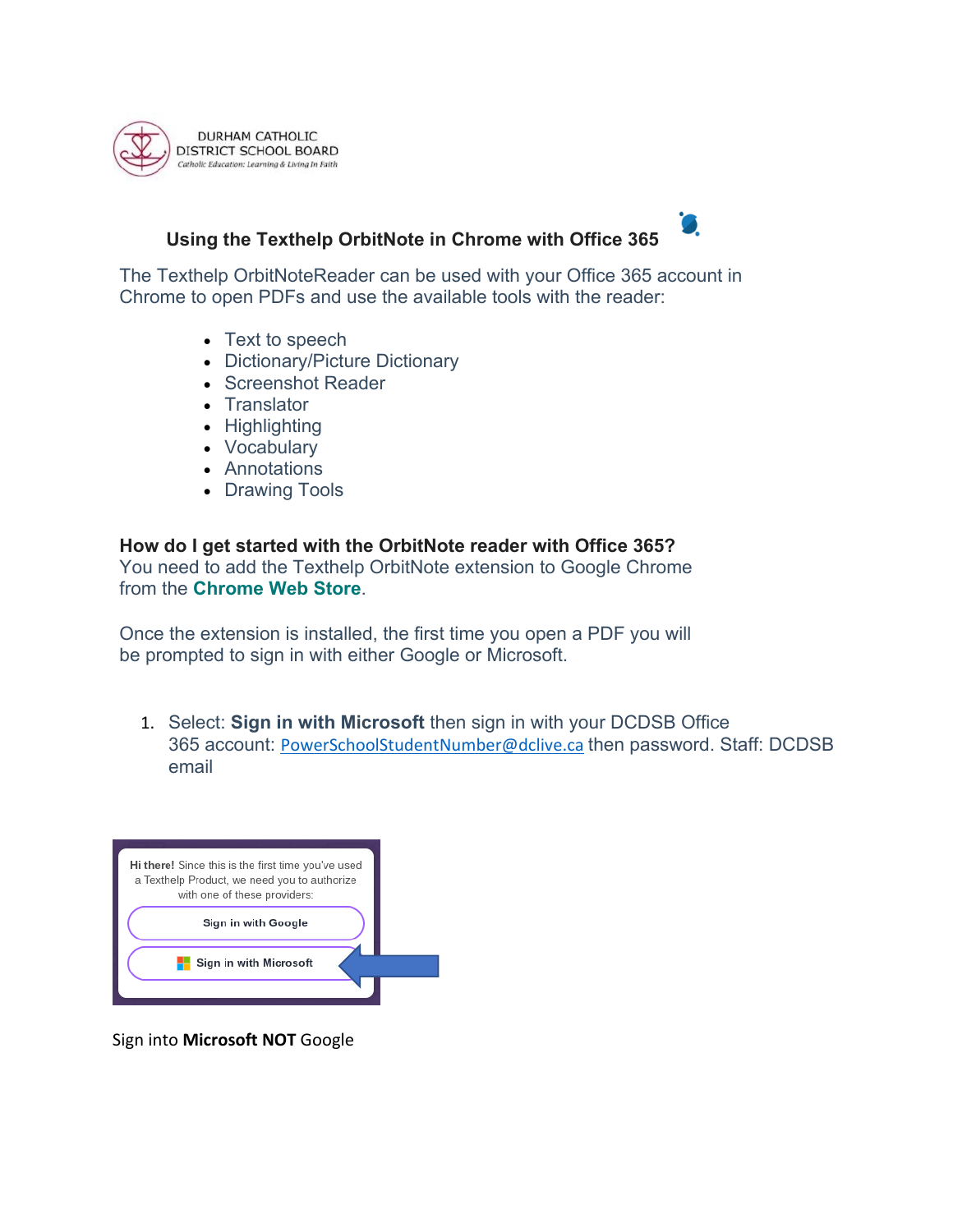

After adding the Texthelp OrbitNote Reader extension, you'll be taken to the OrbitNote PDF Reader dashboard.



## **What types of PDFs does the OrbitNote PDF Reader work with?**

PDFs in OneDrive, PDFs on the web, and locally saved PDFs.

### **How do I open a PDF from OneDrive?**

Once you have the Texthelp OrbitNote extension installed, you can open PDFs with the Texthelp OrbitNote Reader directly from OneDrive.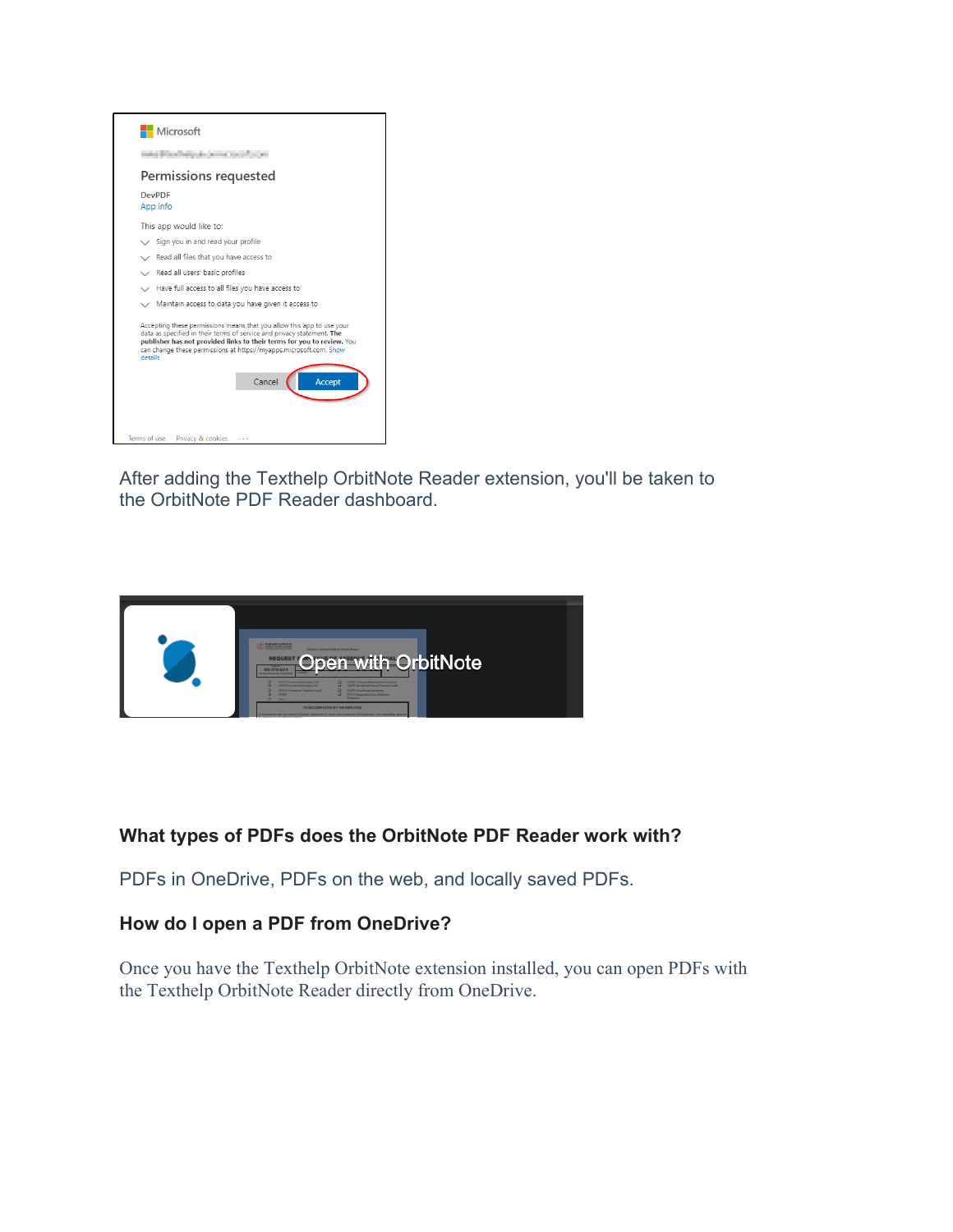#### In OneDrive select a PDF then right-click on the selected PDF and choose **Open** > **Open in browser:**

| ₩<br><b>OneDrive</b>          |                                                                                                                   | Search<br>Ω                           |  |
|-------------------------------|-------------------------------------------------------------------------------------------------------------------|---------------------------------------|--|
| <b>NAMES ASSESSED</b>         | Open $\vee$ $\circ$ Share $\circ$ Copy link $\vee$ Download $\circ$ Delete $\circ$ Rename $\circ$ Move to $\circ$ |                                       |  |
| m<br>Files                    |                                                                                                                   |                                       |  |
| $\zeta$<br>Recent             | $Files$ > $PDFs$                                                                                                  |                                       |  |
| $\alpha^{\text{R}}$<br>Shared | Name $\vee$                                                                                                       | Modified $\vee$<br>Modified By $\vee$ |  |
| Discover<br>$(\mathscr{A})$   | O<br>ь<br>20000 Leagues Under The                                                                                 | $A + 0$                               |  |
| 7<br>Recycle bin              | Open<br>Annotated Saved PDF.pdf<br>юÌ                                                                             | Open in browser                       |  |
| <b>Shared libraries</b>       | Preview                                                                                                           |                                       |  |

#### Or you can select a PDF and choose **Open** > **Open in browser** from the menu at the top of OneDrive:

| m<br><b>OneDrive</b>          |                                                                     |
|-------------------------------|---------------------------------------------------------------------|
| initian show                  | Open $\vee$ $\bigoplus$ Share<br>Copy link<br>$\downarrow$ Download |
| <b>Files</b>                  | <b>a</b> Open in browser                                            |
| Recent<br>EC)                 |                                                                     |
| x<br>Shared                   | Name <sub></sub>                                                    |
| Discover<br>$(\triangledown)$ | 20000 Leagues Under The Sea  <br>۱a<br>Ø                            |
| Recycle bin<br>তা             |                                                                     |
|                               | Annotated Saved PDF.pdf<br>ы                                        |
| <b>Shared libraries</b>       | Basic Math Review Card.pdf<br>òП.                                   |

Or you can select a PDF and choose **Open** > **Open in browser** from the menu at the top of OneDrive:

If PDFs do not open in the Texthelp PDF Reader, check that Open Web PDFs is selected in Options - (see **Options**)

## **Do highlights and annotations save automatically?**

Yes. All highlights and annotations save for PDFs in OneDrive, web PDFs and local PDFs.

### **How does collaboration work?**